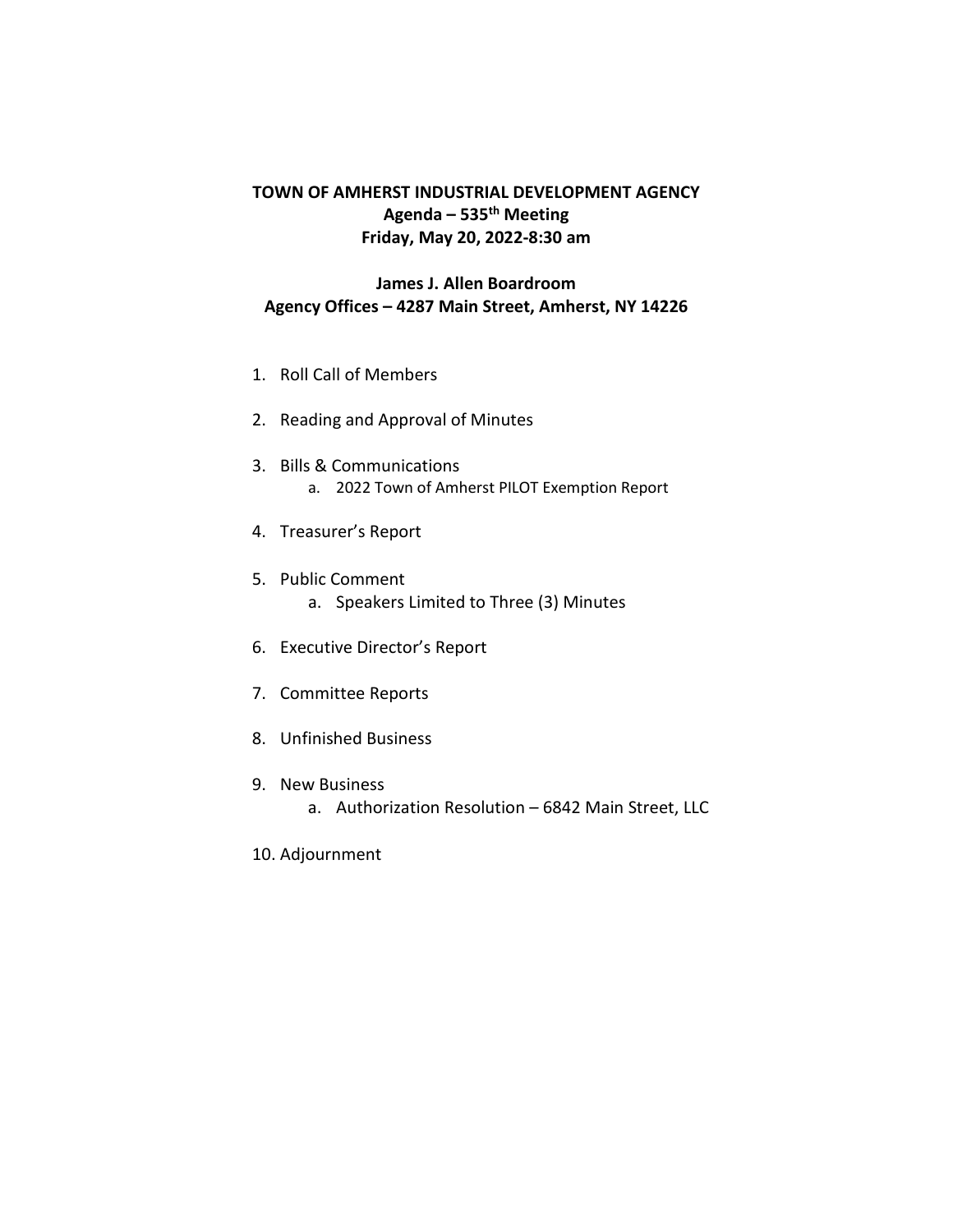#### **TOWN OF AMHERST INDUSTRIAL DEVELOPMENT AGENCY Minutes of the 534<sup>th</sup> Meeting Friday, April 29, 2022 – 8:44 am – via Zoom James J. Allen Boardroom Agency Offices, 4287 Main Street**

**Pursuant to the provisions of Part E of Chapter 417 of the Laws of 2021, the Town of Amherst Industrial Development Agency Board of Directors Meeting was conducted through via Zoom and live streamed at [www.AmherstIDA.com.](http://www.amherstida.com/) In attendance at the meeting at Amherst IDA offices was Executive Director David Mingoia. A video recording of the meeting can be accessed and viewed at www.AmherstIDA.com**

| PRESENT via Zoom: | William Tuyn                         |
|-------------------|--------------------------------------|
|                   | Anthony Agostino                     |
|                   | <b>Timothy Drury</b>                 |
|                   | Hadar Borden                         |
|                   | Frank LoTempio, III                  |
|                   | Nicole Gavigan                       |
|                   | David S. Mingoia, Executive Director |
|                   | Kevin J. Zanner, Hurwitz & Fine PC   |
| EXCUSED:          | Carlton N. Brock, Jr.                |
| GUESTS via Zoom:  | AIDA Staff                           |
|                   | Jacqualine Berger, TOA Councilmember |
|                   | Terrance Gilbride, Hodgson Russ      |
|                   | Chris Canada, Hodgson Russ           |
|                   | Wes McClean, Sutton Preservation     |
|                   |                                      |

Vice Chairman William Tuyn called the meeting to order and reminded everyone the meeting was being video recorded and live-streamed.

#### **MINUTES**

Upon a motion by Frank LoTempio, seconded by Anthony Agostino and unanimously carried, the minutes of the March 2022 meeting were approved as presented.

#### **BILLS & COMMUNICATIONS**

There were no Bills & Communications presented at this meeting.

#### **TREASURER'S REPORT**

Upon a motion by Frank LoTempio, seconded by Hadar Borden and unanimously carried, the Treasurer's Report for March 2022 was approved as presented.

#### **PUBLIC COMMENT**

There was no Public Comment at this meeting.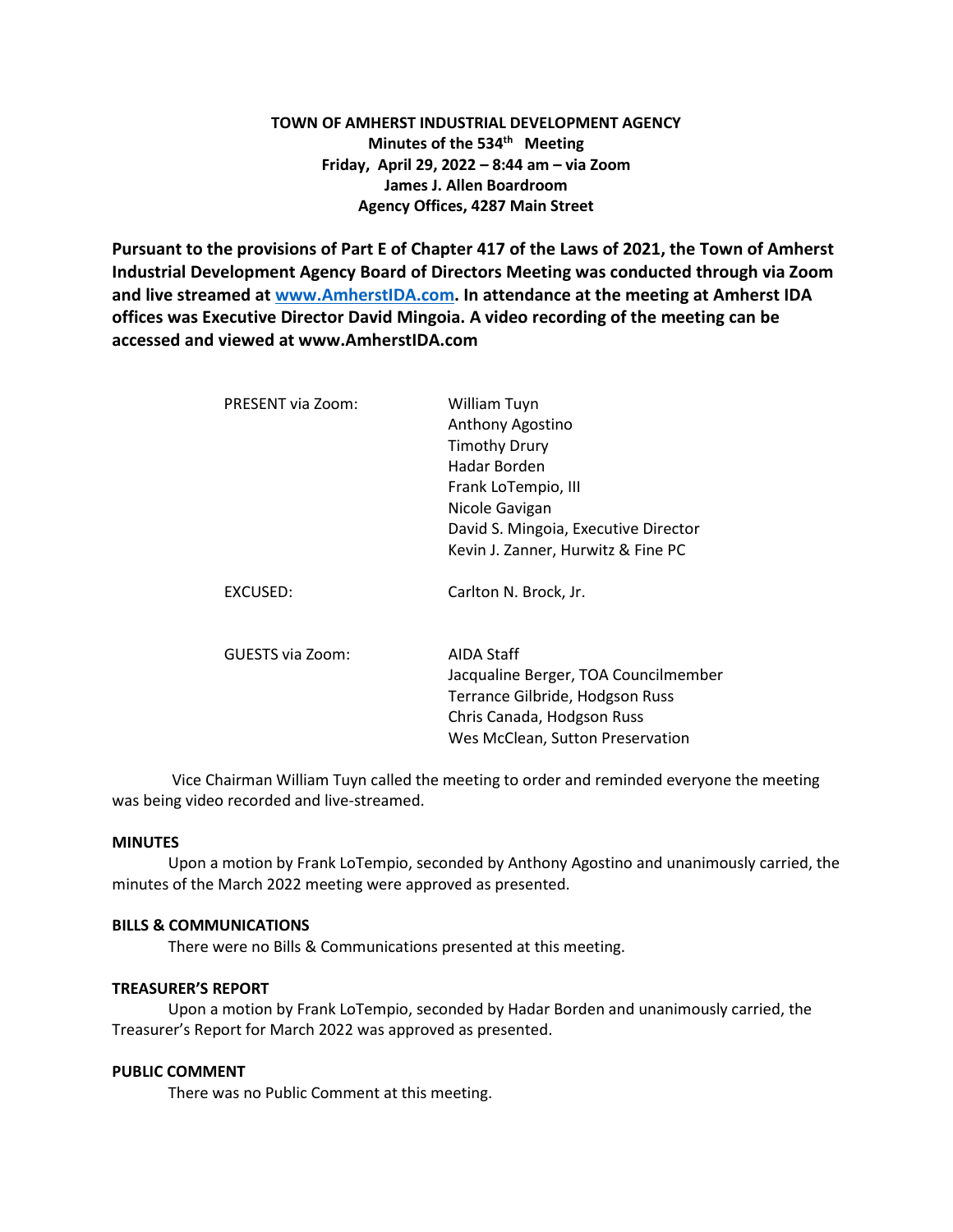#### **EXECUTIVE DIRECTOR'S REPORT**

Attached to the minutes is the Executive Director's Report.

#### **COMMITTEE REPORTS**

There were no Committee Reports presented at this meeting.

#### **UNFINISHED BUSINESS**

There was no Unfinished Business presented at this meeting.

#### **NEW BUSINESS**

I. Sutton Place Preservation, Limited Partnership

The applicant is Lincoln Avenue Capital (LAC) through Sutton Place Preservation Ltd. LAC is an affordable housing developer with a portfolio of approximately 95 properties with over 17,000 units in 16 states. Their team works to provide low-income families with quality affordable housing through federal, state and local programs.

LAC intends to acquire and rehab approximately 246 units located at 113 Travers Blvd. in Amherst utilizing tax exempt bonds fully collateralized through various sources. The applicant is planning a \$23,457,084 full site renovation including in-unit upgrades (kitchens, bathrooms, lighting and electric and finishes such as blinds and painting) plus exterior work (roof replacements, new windows, siding, painting, sidewalk and patio repairs, playground upgrades and parking lot improvements). The applicant has been working closely with the Town of Amherst Planning and Building Departments to ensure optimal outcomes. The Clubhouse will also be redesigned and will include new space for community events.

Sutton Place Preservation, Ltd seeking Amherst IDA assistance in the form of a \$45,000,000 tax exempt bond and is requesting sales and mortgage tax exemptions.

#### **A. SEQR RESOLUTION**

Upon a motion by Anthony Agostino, seconded by Frank LoTempio and with a roll call vote, the SEQR Resolution was unanimously approved by a vote of 6-0. Roll call vote as follows:

| Tuyn:     | aye |
|-----------|-----|
| Agostino: | aye |
| Drury:    | aye |
| Borden:   | aye |
| LoTempio: | aye |
| Gavigan:  | aye |

#### **B. BOND RESOLUTION**

Upon a motion by Anthony Agostino, seconded by Frank LoTempio and with a roll call vote, the Bond Resolution was unanimously approved by a vote of 6-0. Roll call vote as follows:

| Tuyn:     | aye |
|-----------|-----|
| Agostino: | aye |
| Drury:    | aye |
| Borden:   | aye |
| LoTempio: | aye |
| Gavigan:  | aye |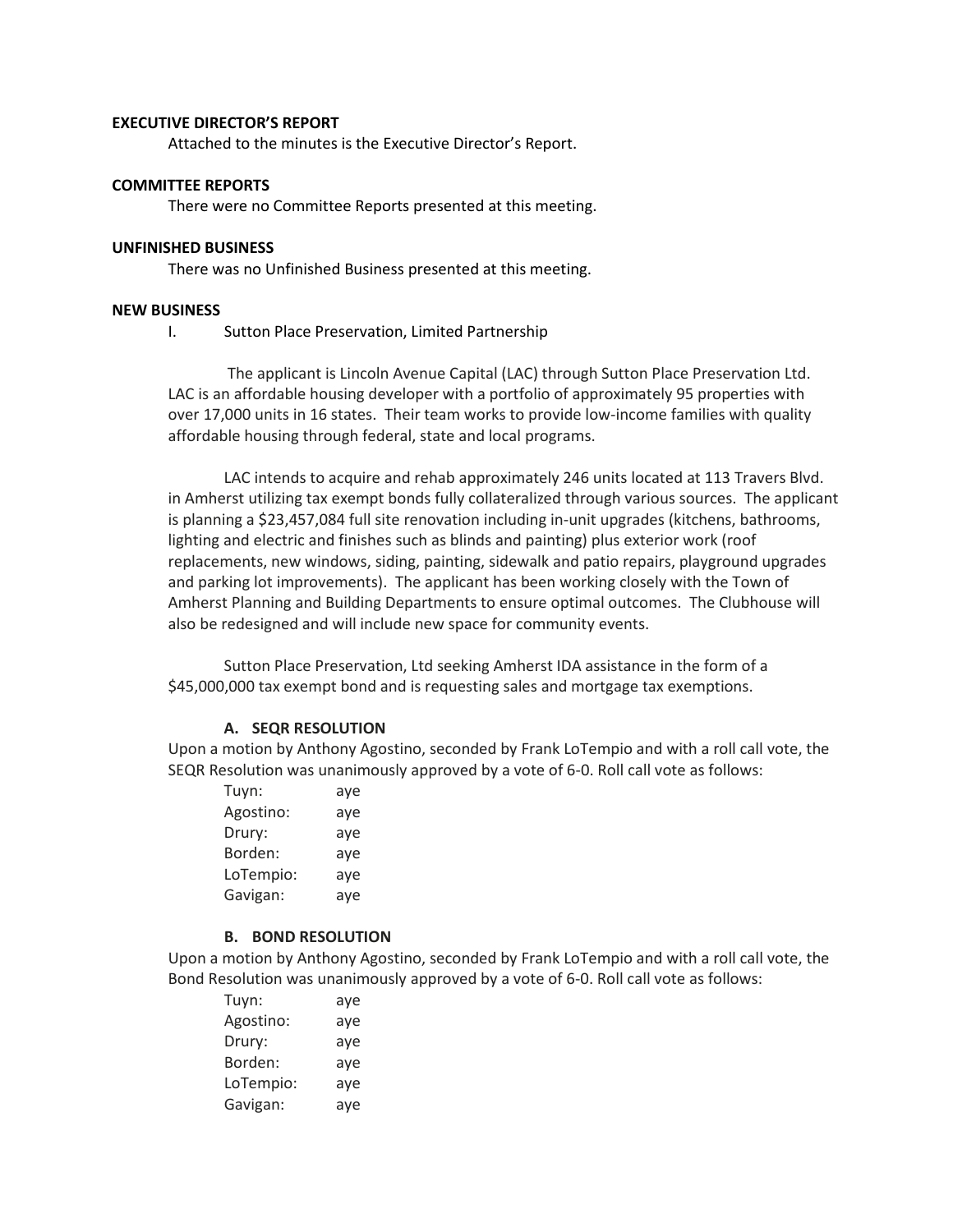9:05 am – Timothy Drury made a motion to adjourn the meeting. Hadar Borden seconded the motion to adjourned. Votes to adjourn the meeting were cast by Tuyn, Agostino, Drury, Borden, LoTempio and Gavigan. Motion passed by a vote of 6-0.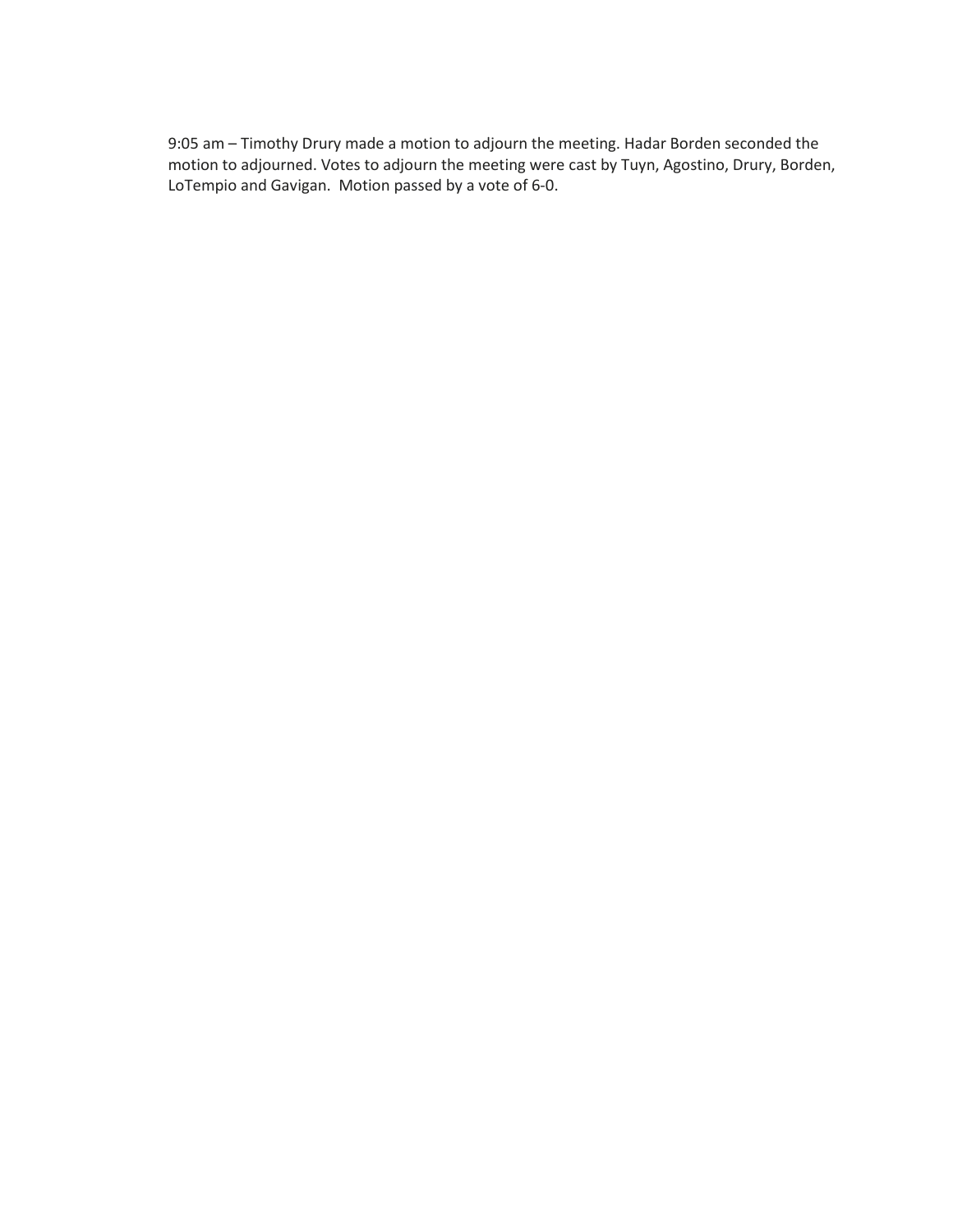

# **TOWN OF AMHERST**

#### **OFFICE OF TOWN COMPTROLLER**

**5583 MAIN STREET WILLIAMSVILLE, NEW YORK 14221 (716) 631-7005 www.amherst.ny.us** 

Daryl C. Bramer Town Comptroller dbramer@amherst.ny.us

## *EXAMINATION REPORT Town of Amherst Industrial Development Agency Payment In Lieu of Taxes*

# *05/09/2022*

# *Background:*

On February 4th, 2008, the Town Board adopted Resolution 2008-193, "Full Accounting of Amherst IDA PILOT Program Payments".

The Town of Amherst Industrial Development Agency (AIDA) is a public benefit corporation created in 1973 in accordance with Article 18-A of New York State General Municipal Law. The Town of Amherst is the sole member of the corporation and the AIDA is a discretely presented component unit of the Town of Amherst.

The AIDA enters into contractual arrangements with client companies that have outstanding industrial development revenue bonds. The client companies make payments to the AIDA in lieu of taxes. Special District taxes are on the property tax bill sent out by the Town Clerk. The AIDA then collects and remits these payments to the various taxing jurisdictions.

PILOT payments for properties located in the Town of Amherst include the tax rates from the General Fund, Central Alarm, and Highway Fund. For properties located within the Village of Williamsville, the tax rates include the General Fund (Village's Share) and Central Alarm.

## *Scope:*

The scope of our exam was to review that the Town of Amherst is receiving in full the PILOTS that are due, the accuracy of such payment calculations, including contractual agreements, and that such PILOT's assessed value agrees with the Town Assessor's records. We reviewed the 2022 AIDA PILOT payments.

The Office of the Town Comptroller in the scope of the work performed did not audit and does not express an opinion on the assessed values of properties in the Town of Amherst.

The Office of the Town Comptroller in the scope of the work performed does not express an opinion on the contractual agreements entered into with client companies and the AIDA.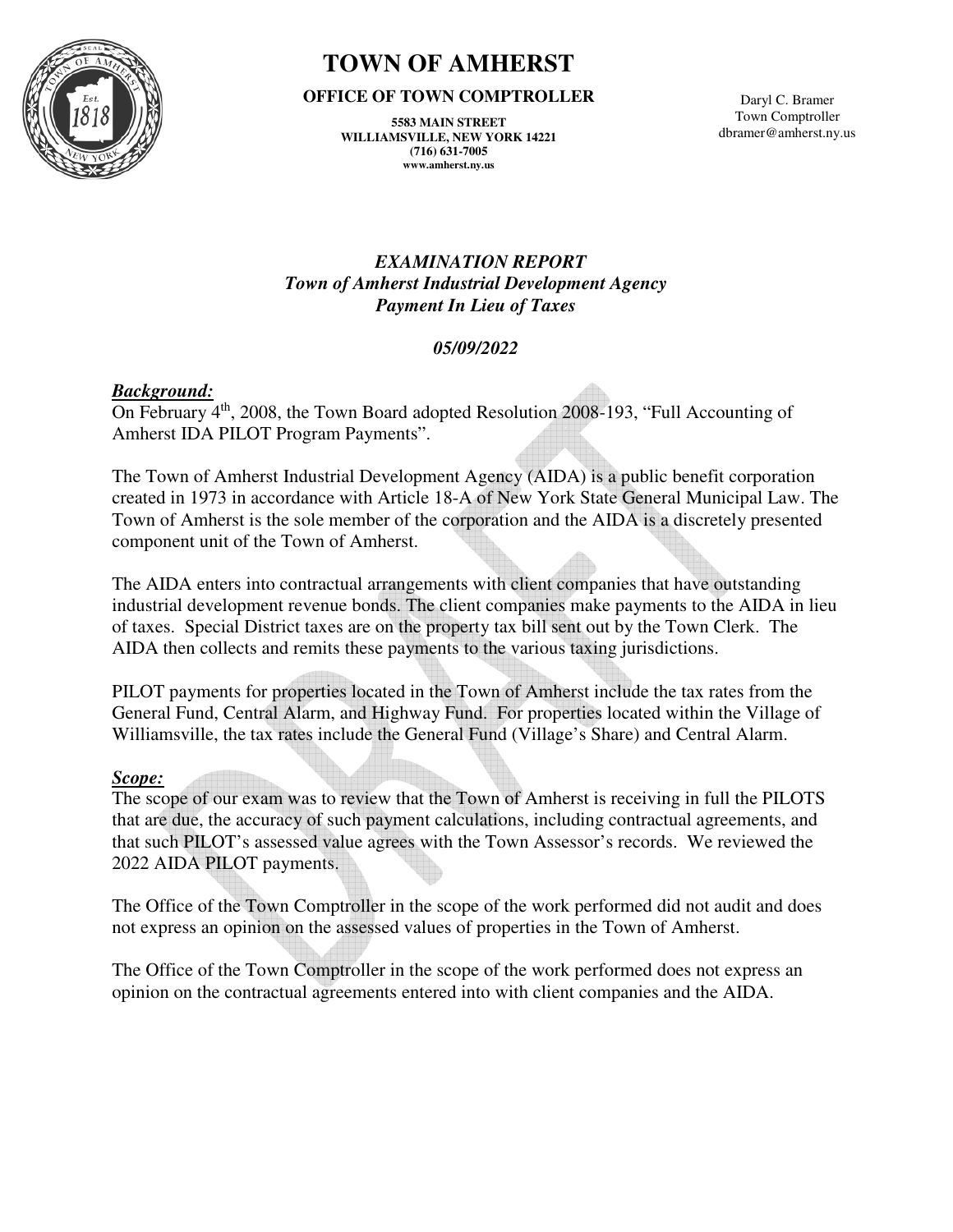## *Steps and Procedures Performed:*

- 1. We read the 2021 Audited Financial Statements of the AIDA.
- 2. Obtain the PILOT listing for the current year from the AIDA.
- 3. Obtain the RPS Assessor Data Base listing of exemption code 18020 from the Assessor's Department.
- 4. We selected a sample of PILOT properties for 2022 and performed the following:
	- a. Re-calculated the PILOT and compared the results with the AIDA calculations.
	- b. Compared the assessed value used by the AIDA to the Assessors RPS listing.
	- c. Traced the PILOTS payments to the cash receipts received by the Town of Amherst.
	- d. Reviewed the contracts/property file of AIDA properties in our sample and compared the tax abatement percentage used in the calculation of taxes to the contract/property file.
- 5. Compared the PILOT listing from the AIDA with the Assessor's RPS listing for completeness.
- 6. Reviewed and reconciled all cash receipts with the AIDA listing.

## *Findings:*

There were no reportable findings for 2022.

86.85% or \$784,534.43 of the \$903,322.95 total PILOTS due were collected by the February 15th due date. The balance of \$118,788.52 was collected past the due date with interest. (93.79% or \$863,069.24 of the \$920,194.76 for 2021, the balance of \$57,125.52 was collected past the due date with interest).

## *Conclusion:*

It appears that Amherst Industrial Development Agency is calculating the PILOTS correctly based on the contractual requirements and assessed values of record with the Town of Amherst, and are remitting the proper amounts to the Office of the Town Comptroller, except as noted above.

## *Recommendation:*

The Office of the Town Comptroller, on an annual basis, will perform the steps and procedures (as per above) of all new PILOTS added in the current year and a random sample of ten (10) existing PILOTS.

## *Other:*

The workpapers of this examination are open for review in the Office of the Town Comptroller.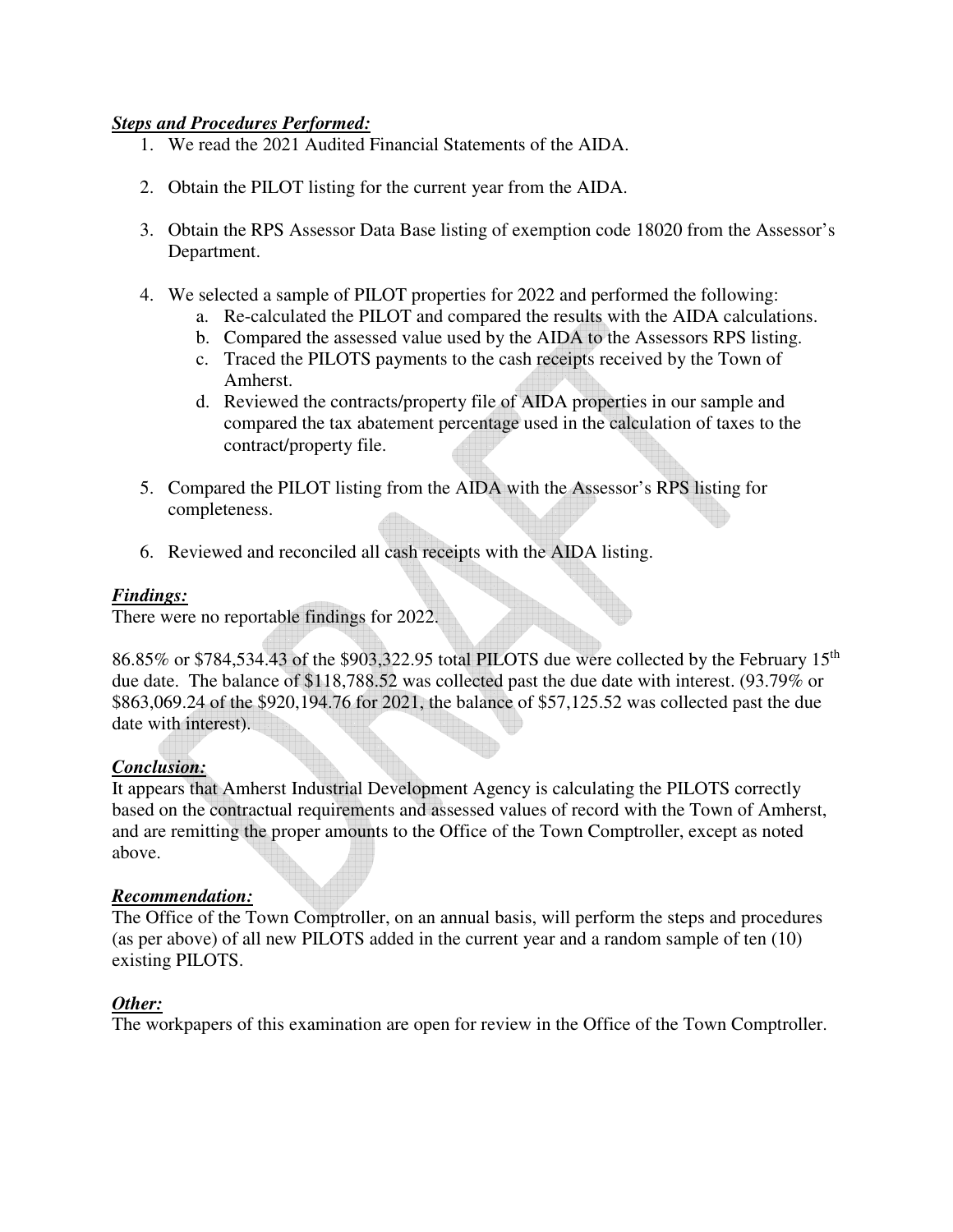# **Executive Director's Report**

May 20, 2022

# Audubon Base Study

One of the projects identified in the Town of Amherst Recovery Plan is a baseline analysis of commercial space in the in Audubon Office Park, which is an area roughly bounded by Millersport Highway and North Forest to the north of the University at Buffalo. We brought on contract assistance to undertake the GIS analysis and gather information on roughly forty (40) commercial properties through a windshield tour, online mining and direct outreach to ascertain tenancy, vacancy, and lease rates. We anticipate completing the analysis by July.

## Agricultural Park Feasibility

Camoin Associates is under AIDA contract to analyze the supply chain and market opportunities and provide a feasibility analysis for an Agricultural Park and/or Building(s). The question we want answered is if there is a market for a facility(s) in Amherst that can support and enhance the Town's agriculture economy and possibly adjoining communities. In addition to studying the viability of a few selected sites under consideration in the Millersport/I-990 area, Camoin is conducting interviews with existing and prospective agriculture users. We anticipate a final report early Summer.

## Marketing

The Martin Group has begun its work on the Medical Branding portion of its scope of work. An audit of current AIDA marketing and Strategic Development Brand Brief are complete. Now begins the actual work of developing the Brand, the logo, digital presence and media to roll it out. Once the Brand starts to take shape, we will present it at a future meeting.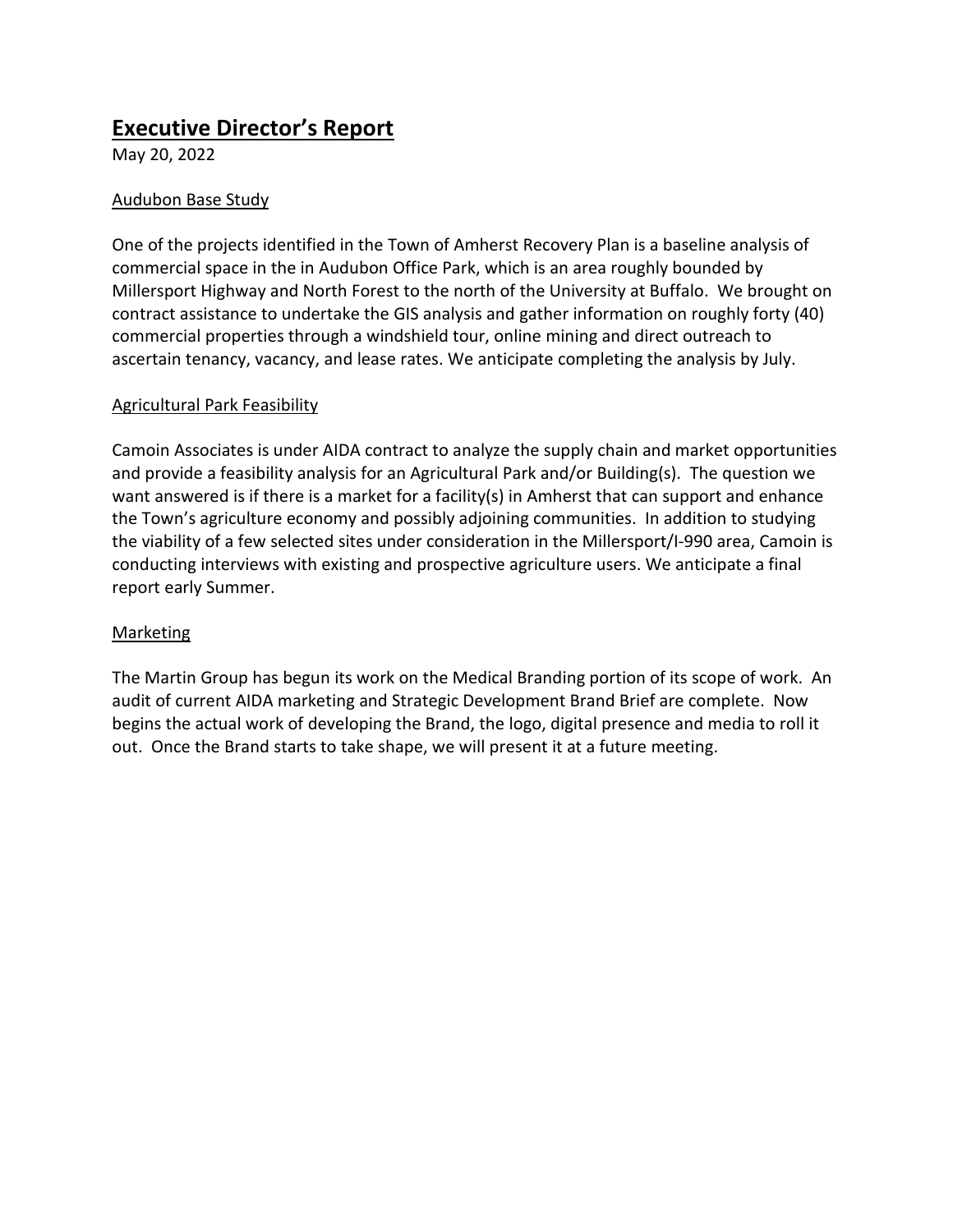# **PROJECT PROFILE: 6842 MAIN STREET LLC - MIXED-USE \$18,700,000**

**May 20, 2022** 



#### ELIGIBILITY

- Commercial Project under NYS Law
- Town Designated Enhancement Area and Retrofit Zoning District

# $COMPANY$  INCENTIVES (EST.)

- $\bullet$ Property Tax =  $$559,180$
- $\bullet$ Sales  $Tax = $623.437$
- $\bullet$ Mortgage Tax =  $$112,125$

#### **PROJECT BENEFITS (EST.)**

- $\bullet$ Property Taxes =  $$810,320$
- $\bullet$ Income Taxes  $=$  \$336,334
- $\bullet$ Sales Taxes  $= $114,148$

#### EMPLOYMENT

- $\bullet$ 98 Construction Jobs Created
- $\bullet$ 3 Part Time Positions Created
- $\bullet$ \$62,500 in Ongoing Payroll

# PROJECT SCHEDULE (EST.)

- $\bullet$ Work begins September 2022
- $\bullet$ Project completion January 2024

# **Project Address:**

6842-6846 Main St. Amherst, New York 14221 (Clarence School District)

#### **Investment:**

Acquisition: \$1,440,000<br>Construction: \$15,000,000 Construction: Soft/Other Costs: \$2,260,000



## **Company Description:**

The project developer is Paul Bliss who has focused on specialty, mixed-use, projects throughout the Town of Amherst. Mr. Bliss's projects are known for their visual and construction quality with several successful developments in the community.

#### **Project Description:**

The applicant acquired the property at 6842-6846 Main St, with the intention of building a mixed-use project comparable to the recently completed building at 6770-6790 Main St. The site is currently vacant and generates \$38,839 in annual town, county & school taxes.

The project is located within a Town Designated Enhancement Zone and an adopted Retrofit Zoning District and includes approximately 80,000 square feet of apartments and 10,000 square feet of retail/ office space. The project will contain 67 apartments with the developer targeting ten units for workforce housing to enhance live, work play opportunities in a walkable setting.

The applicant states that Agency assistance is necessary to complete the project as approved by the Town given the enhanced building materials and improvements required in the mixed-used districts and the design advisory board. Project financing is now much more difficult due to COVID-19 and now requires increased equity on already higher construction and labor costs. Projects including commercial space are less attractive to lenders. The inclusion of the workforce housing priced for employees working at nearby businesses is an additional cost to the project.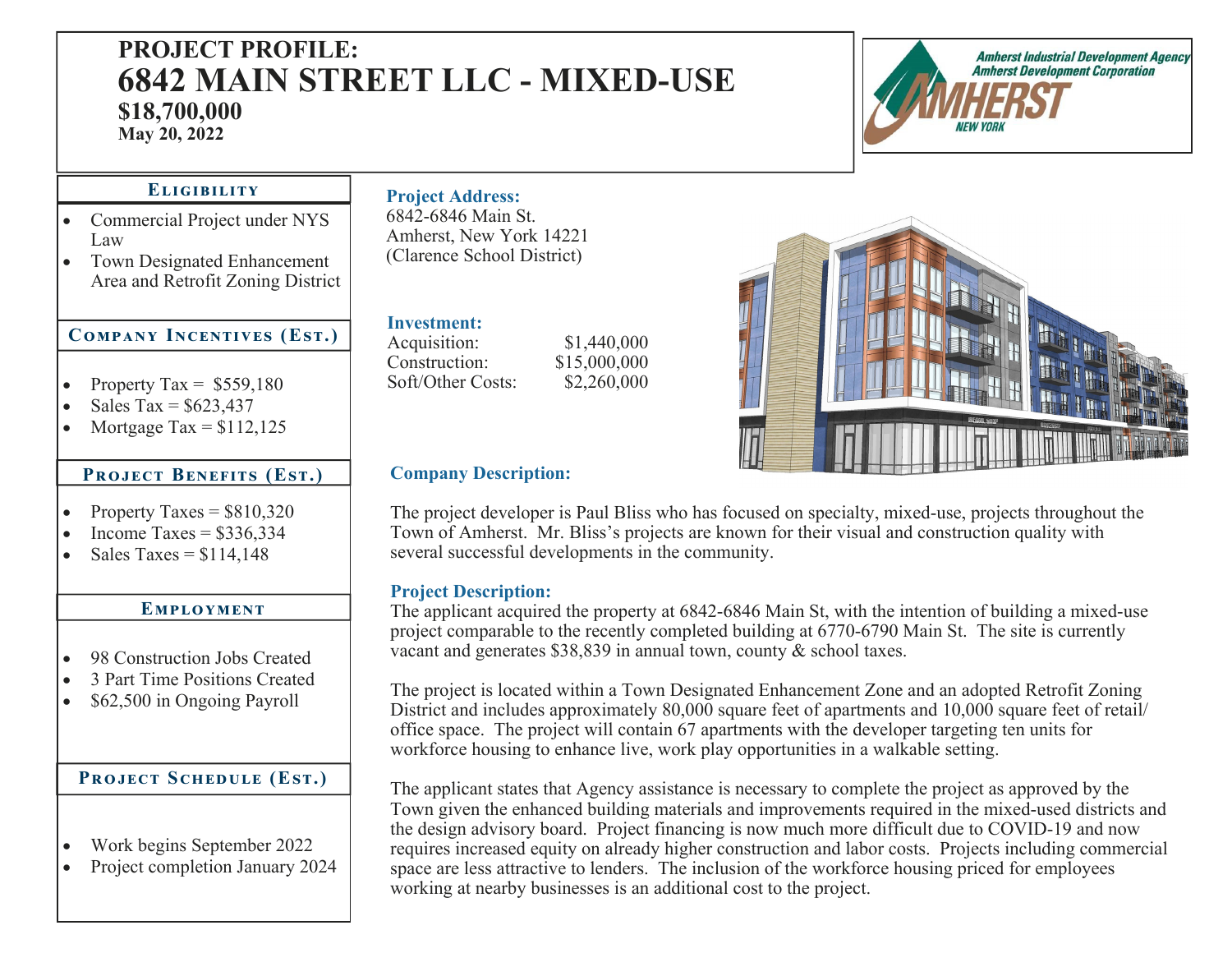# **PROJECT PROFILE: 6842 MAIN STREET LLC - MIXED-USE \$18,700,000**

# **AIDA Cඈආඉൺඇඒ Hංඌඍඈඋඒ:**

 In April 2020, the AIDA Board approved incentives for a \$5.6 million Mixed Use project at 6770 Main Street.

# $$

- 1. Investment of not less than \$15,895,000 at the project location as noted in the application.
- 2. Creation of 1 full time equivalent job and maintenance of that job throughout the PILOT term.
- 3. Compliance with the Agency's Local Labor Policy in connection with the construction of the Project.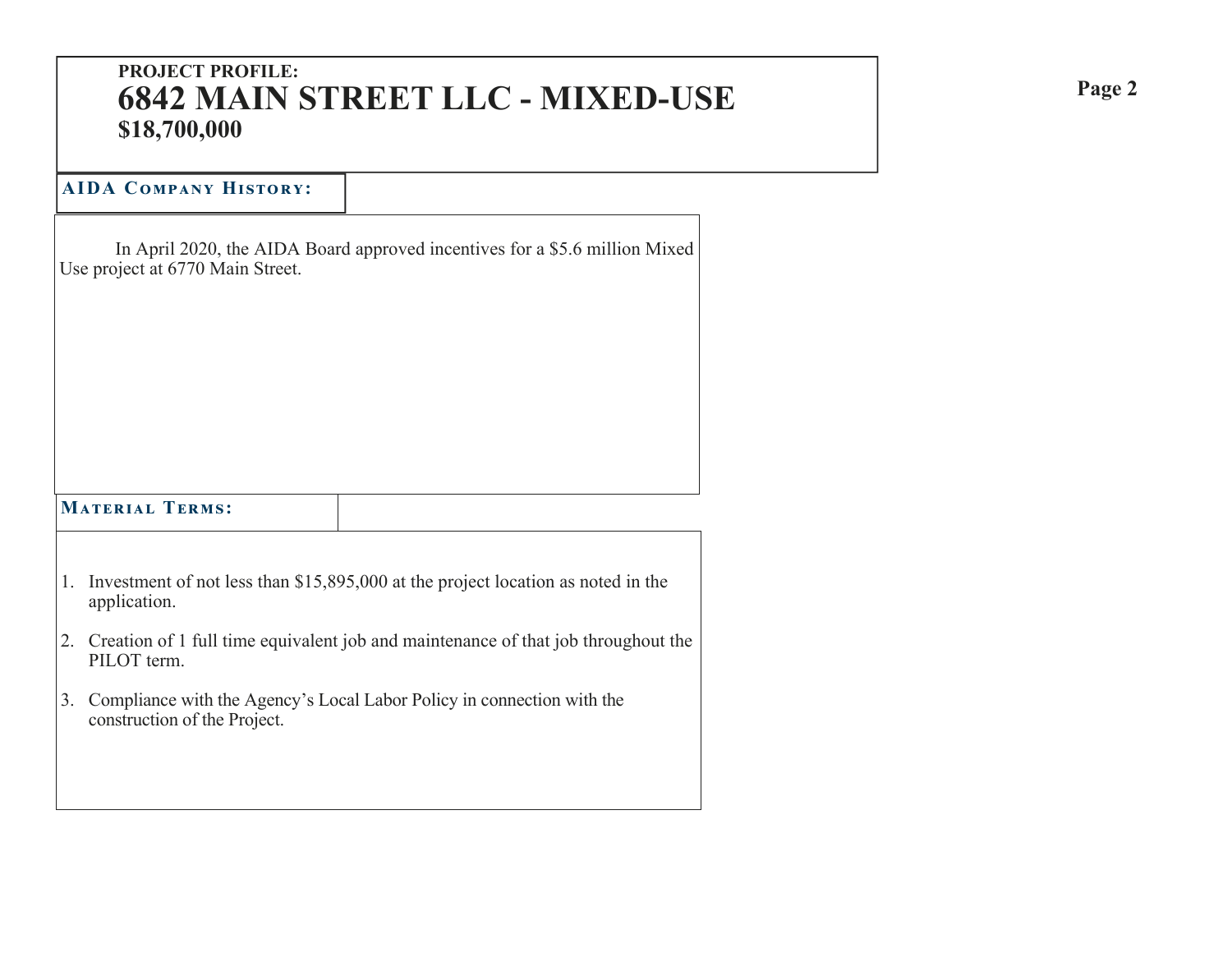# Town of Amherst Industrial Development Agency I own of Amherst Industrial Development Agency<br>MRB Cost Benefit Calculator *Cost-Benefit Analysis Tool powered by MRB Group*

| Date             | April 28, 2022                          |
|------------------|-----------------------------------------|
| Project Title    | 6842 Main Street LLC, Mixed-Use Project |
| Project Location | 6842-6846 Main Street                   |

# Economic Impacts

Summary of Economic Impacts over the Life of the PILOT Project Total Investment



#### Figure 1



 *Net Benefits chart will always display construction through year 10, irrespective of the length of the PILOT.*



Total Earnings

Direct Indirect



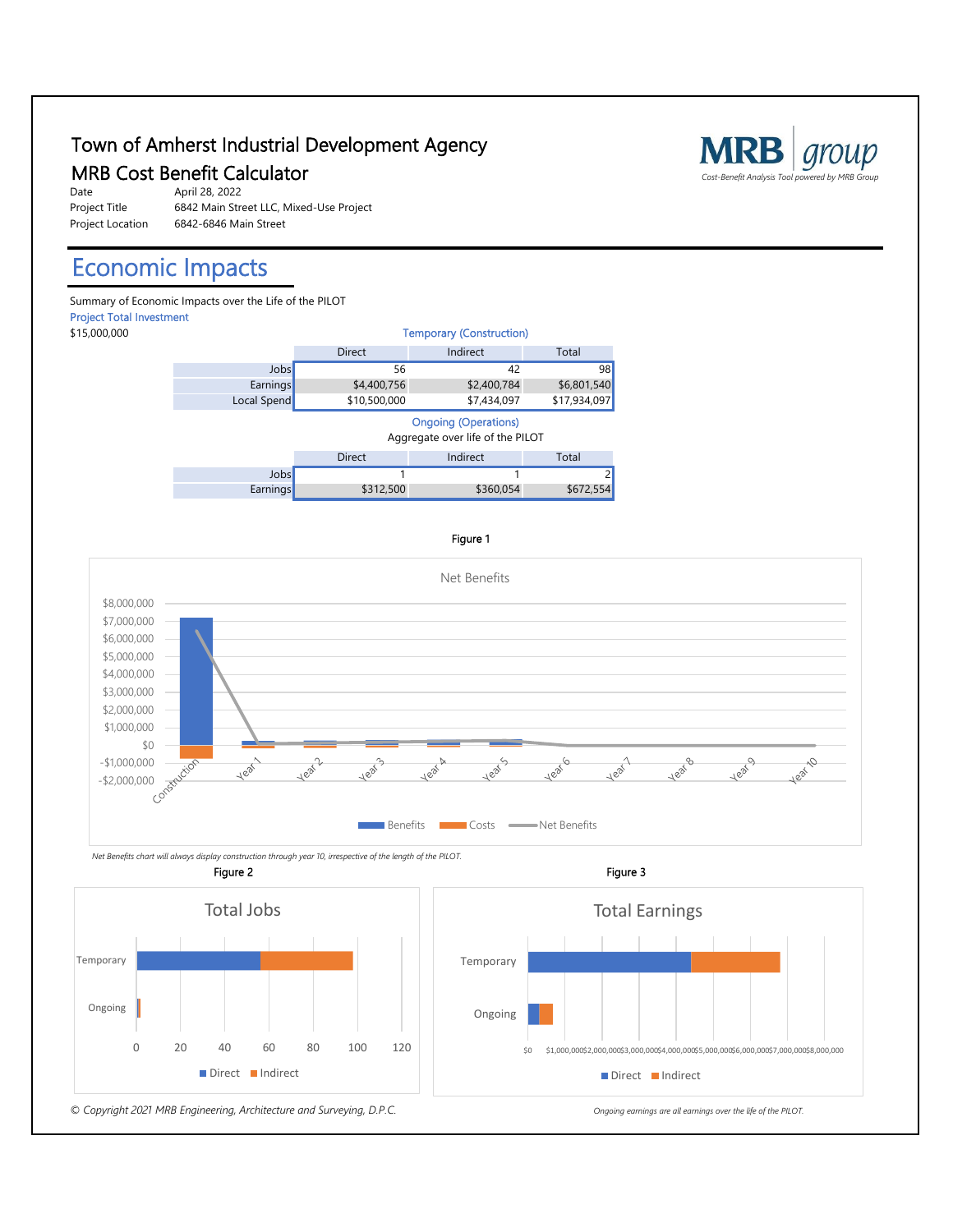# Fiscal Impacts



Estimated Costs of Exemptions

|                                        | <b>Nominal Value</b> | Discounted Value* |
|----------------------------------------|----------------------|-------------------|
| Property Tax Exemption                 | \$559,180            | \$531,571         |
| Sales Tax Exemption                    | \$623,437            | \$623,437         |
| Local Sales Tax Exemption              | \$338,437            | \$338,437         |
| <b>State Sales Tax Exemption</b>       | \$285.000            | \$285,000         |
| Mortgage Recording Tax Exemption       | \$112,125            | \$112,125         |
| Local Mortgage Recording Tax Exemption | \$37,375             | \$37,375          |
| State Mortgage Recording Tax Exemption | \$74,750             | \$74,750          |
| <b>Total Costs</b>                     | \$1,294,742          | \$1,267,133       |

#### State and Local Benefits

|                                       | <b>Nominal Value</b> | Discounted Value*     |
|---------------------------------------|----------------------|-----------------------|
| <b>Local Benefits</b>                 | \$8,346,542          | \$8,256,805           |
| To Private Individuals                | \$7,474,094          | \$7,435,551           |
| <b>Temporary Payroll</b>              | \$6,801,540          | \$6,801,540           |
| Ongoing Payroll                       | \$672,554            | \$634,011             |
| Other Payments to Private Individuals | \$0                  | \$0                   |
| To the Public                         | \$872,448            | \$821,254             |
| Increase in Property Tax Revenue      | \$810,320            | \$759,446             |
| Temporary Jobs - Sales Tax Revenue    | \$56,538             | \$56,538              |
| Ongoing Jobs - Sales Tax Revenue      | \$5,591              | \$5,270               |
| Other Local Municipal Revenue         | \$0                  | \$0<br>$\blacksquare$ |
| <b>State Benefits</b>                 | \$388,653            | \$386,649             |
| To the Public                         | \$388,653            | \$386,649             |
| Temporary Income Tax Revenue          | \$306,069            | \$306,069             |
| Ongoing Income Tax Revenue            | \$30,265             | \$28,531              |
| Temporary Jobs - Sales Tax Revenue    | \$47,611             | \$47,611              |
| Ongoing Jobs - Sales Tax Revenue      | \$4,708              | \$4,438               |
| Total Benefits to State & Region      | \$8,735,195          | \$8,643,453           |

#### Benefit to Cost Ratio

|                    |       | Benefit*    | Cost*       | Ratio |
|--------------------|-------|-------------|-------------|-------|
|                    | Local | \$8,256,805 | \$907,383   | Q۰    |
|                    | State | \$386,649   | \$359,750   | 1.1   |
| <b>Grand Total</b> |       | \$8,643,453 | \$1,267,133 | 7:1   |

\*Discounted at 2%

#### Additional Comments from IDA

Infill Project in a Town Designated Enhancement Area and Retrofit Zoning District.

Does the IDA believe that the project can be accomplished in a timely fashion? Yes

*© Copyright 2021 MRB Engineering, Architecture and Surveying, D.P.C.*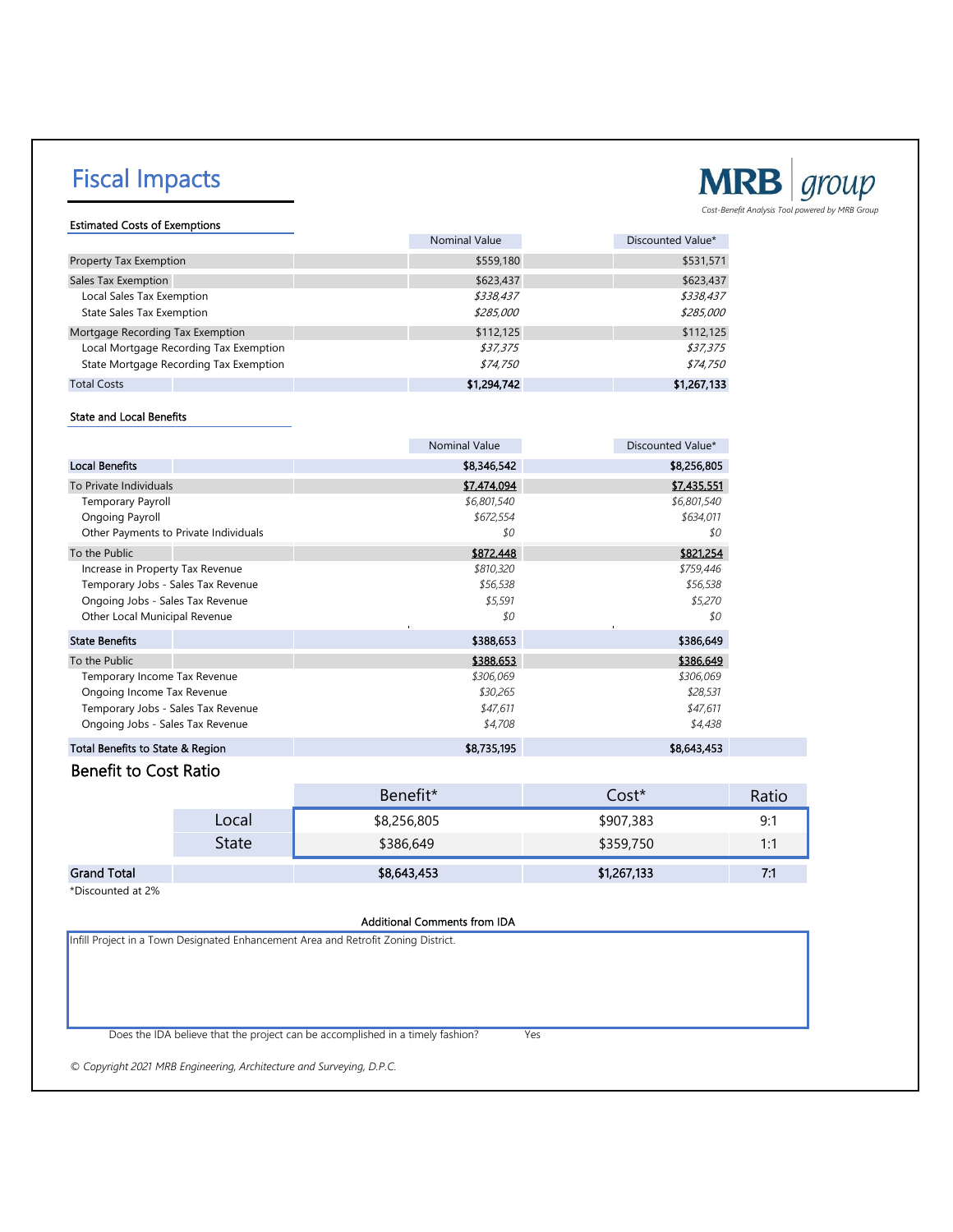**RESOLUTION OF THE TOWN OF AMHERST INDUSTRIAL DEVELOPMENT AGENCY AUTHORIZING THE CONSTRUCTION AND EQUIPPING OF AN APPROXIMATELY 80,000 SQUARE FOOT, MIXED USE BUILDING BY 6842 MAIN STREET, LLC TO BE LOCATED AT 6842 AND 6846 MAIN STREET, AMHERST, NEW YORK FOR SALE OR LEASE TO THE AGENCY AND SUBSEQUENT LEASE OR RECONVEYANCE PURSUANT TO AN INSTALLMENT SALE CONTRACT TO 6842 MAIN STREET, LLC, THE EXECUTION OF A MORTGAGE AGREEMENT, LEASE AGREEMENT AND/OR INSTALLMENT SALE CONTRACT AND PILOT AGREEMENT AND THE TAKING OF OTHER ACTIONS.**

**WHEREAS**, the Town of Amherst Industrial Development Agency (the "Agency") is authorized under the laws of the State of New York, and in particular the New York State Industrial Development Agency Act, constituting Title 1 of Article 18-A of the General Municipal Law, Chapter 24 of the Consolidated Laws of New York, as amended, and Section 914-a of the General Municipal Law, as amended (collectively, the "Act"), to promote, develop, encourage and assist in the acquiring, constructing, reconstructing, improving, maintaining, equipping and furnishing of industrial, manufacturing, warehousing, commercial and research facilities and thereby advance the job opportunities, general prosperity and economic welfare of the people of the State of New York and to improve their prosperity and standard of living; and

**WHEREAS**, 6842 Main Street, LLC, for itself or for related individuals or entities (the "Company"), has submitted an application to the Agency requesting the Agency to undertake a certain project (the "Project") consisting of: (i) the acquisition of a leasehold interest in portions of properties located at 6842 and 6846 Main Street in Amherst, New York (SBL #'s 70.17-3-10 and 70.17-3-9)(the "Premises"); (ii) the construction of a four-story mixed-use building consisting of 61 apartments, ten of which are targeted for workforce housing; six, two story apartments with attached garages, and approximately 10,000 square feet of first floor commercial retail/office space, totaling approximately 90,000 square feet for the Project, and on-site parking, detached garages, lighting, landscaping, storm water management and utility improvements and connections and related site improvements (collectively, the "Improvements"), and (iii) the acquisition and installation therein, thereon or thereabout of certain machinery, equipment and related personal property (the "Equipment"); and

**WHEREAS**, the Company submitted an application and other materials and information (collectively, the "Application") to the Agency to initiate the accomplishment of the above; and

**WHEREAS**, the Application sets forth certain information with respect to the Company and the Project, including the following: that the Company desires Agency financing for the construction of a four-story, mixed use building containing commercial space and apartments, six-2 story apartments with attached garages and related site improvements located at 6842 and 6846 Main Street, Amherst, New York for commercial, mixed use, and retail purposes, all at a cost of approximately \$18,700,000.00; that the Company anticipates that three (3) new part-time jobs will be created as a result of the Project at the end of two (2) years of operation thereof; that (i) there will be no substantial adverse disruption of existing employment of facilities of a similar nature in the Town of Amherst,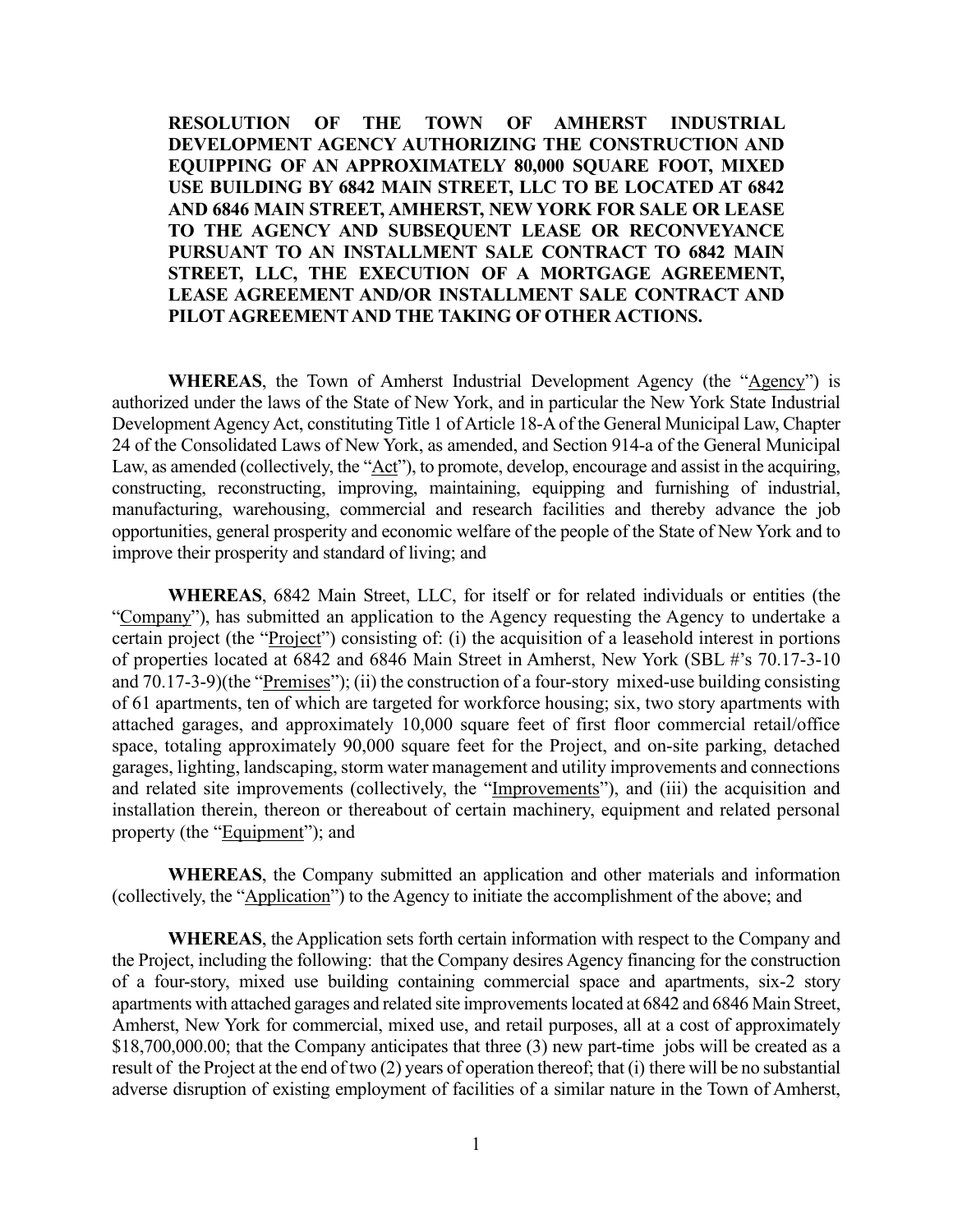(ii) the Project will retain present employment, provide substantial employment and substantial capital investment; (iii) that if Agency financing is disapproved, the Company would likely not proceed with the Project; and that, therefore, Agency financing is necessary to encourage the Company to proceed with the Project in the Town of Amherst; and

**WHEREAS,** after the giving of all required notices (including published notice), the Agency held a public hearing on the Project on May 5, 2022, and has considered all oral and written presentations made at or in connection with said public hearing; and

**WHEREAS**, the Agency has reviewed the Application and a cost-benefit analysis with respect to the Project, including the extent to which the Project will create and retain permanent, private-sector jobs, the value of tax exemptions to be provided, the amount of private sector investment generated or likely to be generated by the Project, the likelihood of accomplishing the proposed Project in a timely fashion, the extent to which the proposed Project will provide additional sources of revenue for the municipalities and school district and other public benefits that might occur as a result of the Project; and

 **WHEREAS**, the Agency desires to encourage the Company with respect to the consummation of the Project, if by doing so it is able to induce the Company to proceed with the Project in the Town of Amherst; and

**WHEREAS**, the Company is expected to undertake and complete the Project by obtaining a conventional loan from a third party, and the Company has requested that the Agency execute any and all documents required by the parties, including any collateral mortgages on the Project given to secure a loan(s) obtained by the Company to finance the cost of the Project; and

**WHEREAS**, the Company has completed and submitted to the Agency Part 1 of an Environmental Assessment Form ("EAF") in accordance with the provisions of the State Environmental Quality Review Act and regulations adopted pursuant thereto (collectively, "SEQRA"); and

**WHEREAS**, the Agency has completed Part 2 of the EAF and has considered the proposed Project and reviewed the EAF and the criteria set forth in SEQRA in order to determine whether the Project will have a significant effect on the environment and wishes to make the findings required of an agency under SEQRA.

#### **NOW, THEREFORE, THE TOWN OF AMHERST INDUSTRIAL DEVELOPMENT AGENCY HEREBY RESOLVES AS FOLLOWS:**

**Section 1.** The Agency hereby resolves that the proposed Project will not have a significant impact on the environment for the reasons more particularly set forth in the negative declaration prepared by the Agency and, in accordance with SEQRA, hereby adopts such negative declaration with regard to the Project.

**Section 2**. The Project is described in the recitals to this Resolution. The financial assistance to be provided in connection therewith include: an exemption from sales and use taxes for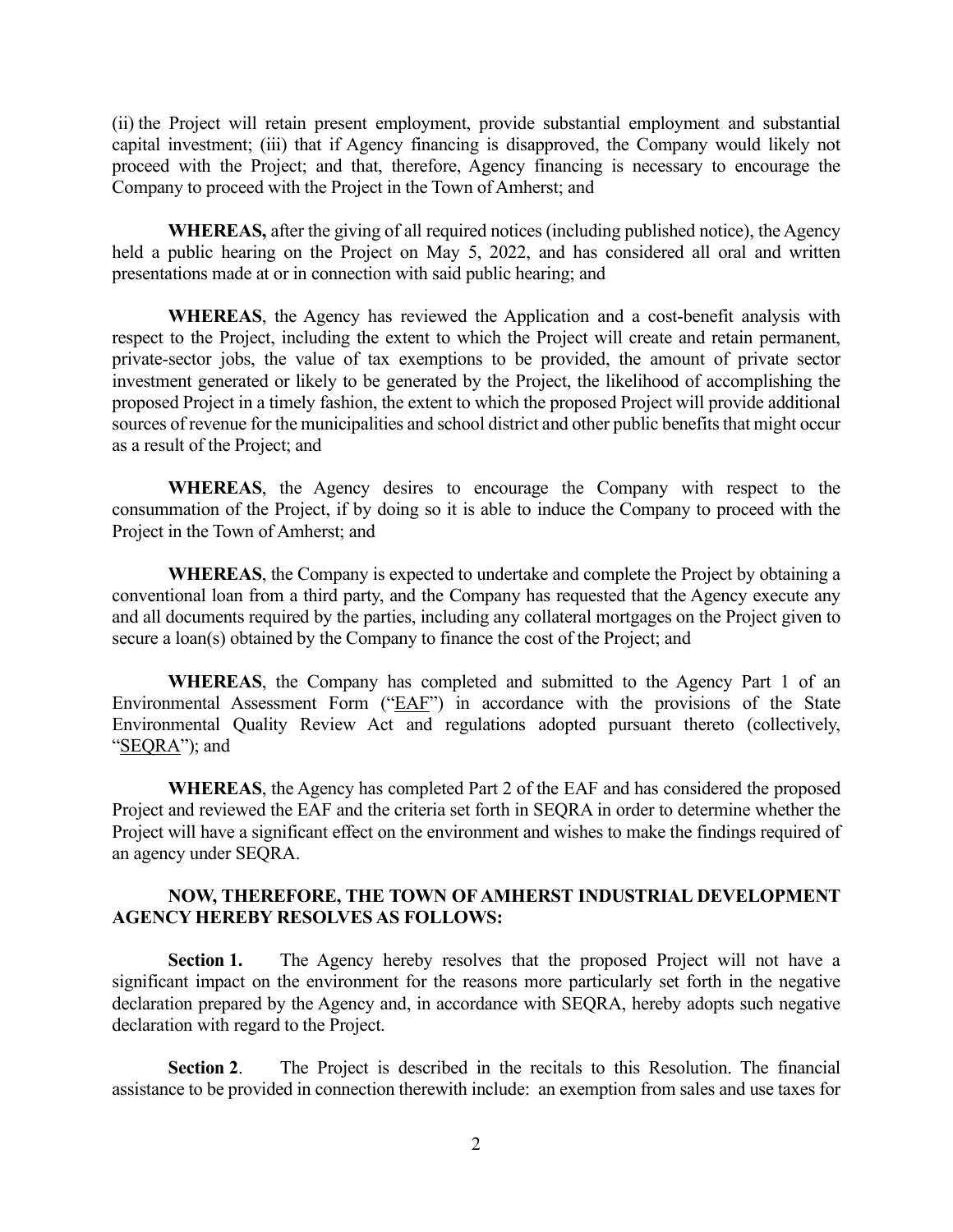building materials and machinery, equipment, fixtures and furnishings purchased for incorporation into or use at the Project location having a total cost not to exceed \$7,125,000.00 and which shall not include tenant finishings or equipment with respect to the non-housing elements of the Project, an exemption from mortgage recording taxes for a mortgage having a principal amount not to exceed \$14,950,000.00 and an abatement from real property taxes in accordance with the Agency's standard five (5) year payment in lieu of tax schedule (collectively, the "Financial Assistance"). In addition to any other covenants, obligations and agreements which may be contained in the Project Documents (as hereinafter defined), the provision by the Agency of the Financial Assistance is made subject to the agreement by the Company throughout the period during which the Company is receiving Financial Assistance from the Agency (the "Compliance Period") to comply with the following covenants and agreements, each of which shall constitute a "Material Factor":

- (a) Investment of no less than \$15,895,000.00 at the Project location as noted in the Application;
- (b) Creation of one (1) full-time equivalent job and maintenance of that job throughout the Project's PILOT term; and
- (c) Compliance with the Agency's Local Labor Policy

**Section 3**. The Agency hereby determines that the Project and the financing thereof by the Agency pursuant to the New York State Industrial Development Agency Act will promote and is authorized by and will be in furtherance of the policy of the State as set forth in said Act. The Agency makes the following findings and determinations with respect to the Project:

 (a) The Project is for a commercial purpose within meaning of the Act and Project will promote employment opportunities in which the Project is to be located. The Project will be located in a part of the Town of the Amherst that has been identified as appropriate for mixed-use development of the kind proposed by the Company. The Project is located within a Town Designated Enhancement Area and Retrofit Zoning District and is generally consistent with the policies of the Town of Amherst Bicentennial Comprehensive Plan. The construction of the Project will promote employment opportunities by targeting ten (10) units for workforce housing to attract and retain residents to live within the Town, which will promote economic growth and improve the neighborhood. The Project will help prevent economic deterioration through the reuse of a currently vacant and unused site.

 (b) A portion of the Project is expected to include facilities or property that are primarily used in making retail sales to customers who personally visit such facilities within the meaning of Section 862(2)(a) of the General Municipal Law. However, based on the representation of the Company in the Application, such facilities or property constitute less than one-third of the total project cost.

**Section 4**. The Agency hereby authorizes the Company, as agent for the Agency, to proceed with the Project as herein authorized. The Agency is hereby authorized to acquire an interest in the Project site and the buildings thereon, if any, and to make renovations or additions thereto. The Company is authorized to proceed with the acquisition and construction of the Project as set forth in any Project Agreement, the Agency Lease Agreement or Installment Sale Contract (as hereinafter defined).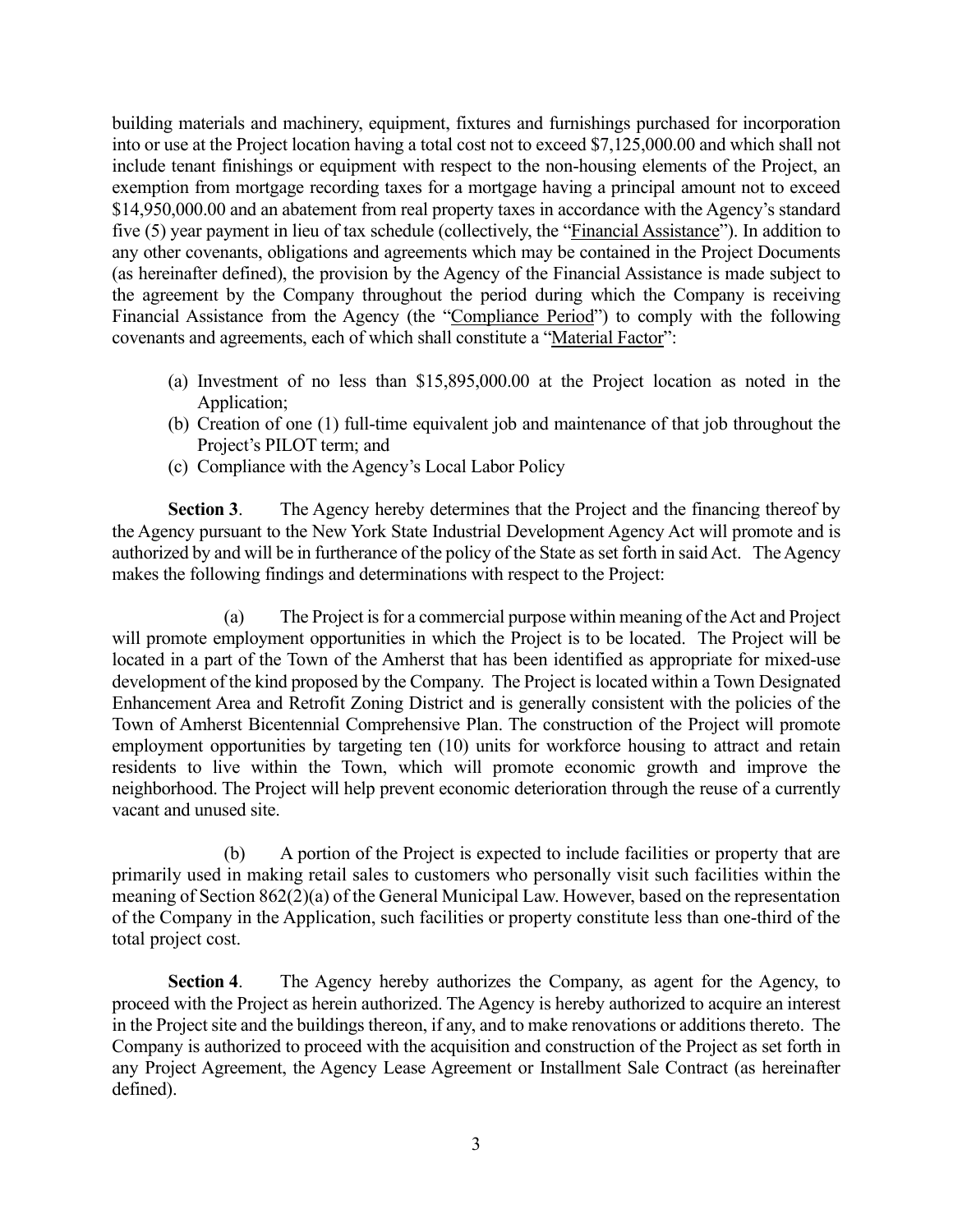**Section 5**. The Chairman, Vice Chairman, Executive Director, Secretary, Treasurer, and any Assistant Secretary of the Agency, and other appropriate officials of the Agency and its agents and employees, are hereby authorized and directed to do and cause to be done any and all acts and things necessary or proper for carrying out this Resolution and to complete the Project in cooperation with the Company.

**Section 6.** The Company is authorized, as agents of the Agency, to initiate the construction of a building or building addition constituting the Project, and the acquisition of machinery and equipment which will be a part thereof or will be used in connection therewith, and to advance such funds as may be necessary to accomplish such purposes. The designation of the Company as agent hereunder is limited to purchases of sales-taxable tangible personal property and services in connection with the Project which do not exceed a total cost of \$7,125,000.00 and shall not apply to any other purchase by the Company or any operating expenses of the Company, or any tenant finishings or equipment with respect to the non-housing elements of the Project. The Company shall report to the Agency, at such times as the Agency shall require, or as may otherwise be prescribed by the Commissioner of the New York State Department of Taxation and Finance (the "Commissioner"), the value of all sales and use tax exemptions claimed by the Company or agents of the Company or any operators of the Project, including, but not limited to, consultants or subcontractors of such agents or Project operators under the authority granted pursuant to this Resolution. A failure to report may result in the revocation of the designation of the Company as agent and repayment of any sales and use tax exemptions claimed.

**Section 7.** The Agency is hereby authorized to enter into a Project Agreement with respect the provision of the Financial Assistance authorized herein (the "Project Agreement") and to acquire an interest in the Project site and construct a facility thereon, and the execution and delivery of a lease by the Lessee to the Agency (the "Company Lease"), an Agency Lease Agreement (the "Agency Lease Agreement") or Installment Sale Contract (the "Installment Sale Contract") between the Agency and the Company, a Payment in Lieu of Tax Agreement between the Agency and the Company (the "PILOT Agreement"), and such other documents as may be necessary to fulfill the intent of the parties to the transaction (collectively, the "Project Documents"), in form satisfactory to Agency counsel, are hereby authorized. The PILOT Agreement shall provide for payments in accordance with the Agency's standard five (5) year payment in lieu of tax schedule. The Chairman, Vice Chairman, Executive Director, Secretary, Treasurer, or any Assistant Secretary are each authorized to execute such documents and to make or approve such amendments or modifications to the Project Agreement, Company Lease, the Agency Lease Agreement, Installment Sale Contract, the PILOT Agreement and such other documents executed and delivered in connection therewith as they deem necessary under the circumstances provided, however, that such modifications do not materially alter the risk to the Agency.

**Section 8.** In the event the Company obtains one or more conventional loans to finance the cost of the Project, the Agency is hereby authorized to execute and deliver to the lender(s) one or more collateral mortgages on the Project given to secure such loans ("Mortgage Agreement"), and such other documents as may be necessary to fulfill the intent of the parties to the transaction in form satisfactory to Agency counsel provided that the aggregate amount of such mortgages shall not exceed \$14,950,000.00. The Chairman, Vice Chairman, Executive Director, Secretary, Treasurer, and any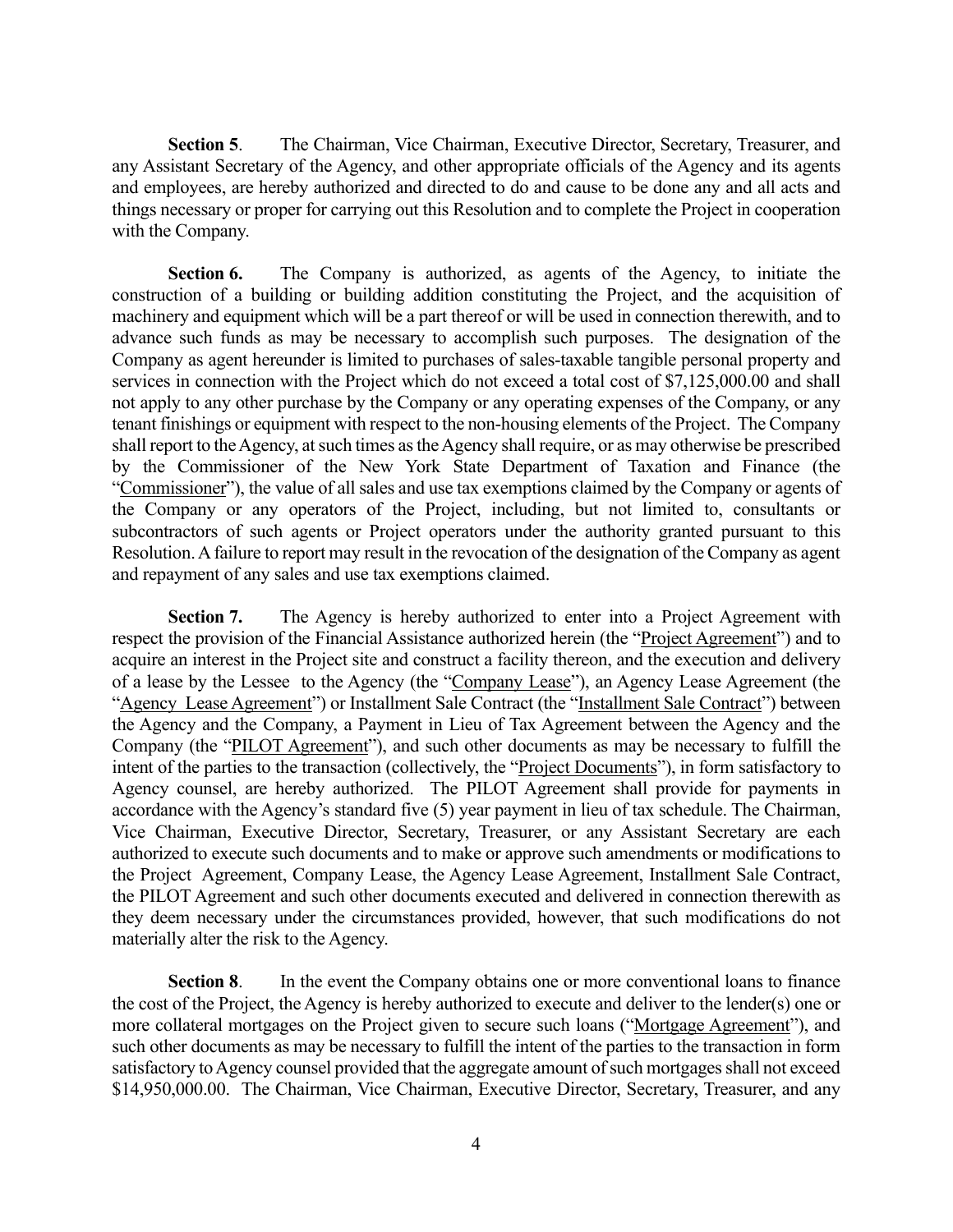Assistant Secretary are each authorized to execute such collateral mortgages and to make or approve such amendment(s) or modifications to such collateral mortgages and other documents executed and delivered in connection therewith as they may deem necessary under the circumstances, provided, however, that such modifications do not materially alter the risk to the Agency.

**Section 9**. Any such action heretofore taken by the Company initiating the acquisition, installation and construction of the Project is hereby ratified, confirmed and approved.

**Section 10**. Any expenses incurred by the Agency with respect to the Project and the financing thereof shall be paid by the Company. By acceptance hereof, the Company agrees to pay such expenses and further agrees to indemnify the Agency, its members, employees and agents and hold the Agency and such persons harmless against claims for losses, damage or injury or any expenses or damages incurred as a result of action taken by or on behalf of the Agency with respect to the Project and the financing thereof.

**Section 11**. In the event a lease is not executed between the Company and the Agency by the expiration date of this Resolution (as such date may be extended as provided herein) or the termination of this Resolution, the Company shall then be required to pay all sales taxes which would have been levied in connection with the acquisition, construction and installation of all improvements of the real property and the machinery and equipment which constitute the Project, as if the Agency did not have an interest in the Project from the date the Company commenced its acquisition, construction and installation. In addition, in the event, because of the involvement of the Agency, the Company claims an exemption from state sales or use tax in connection with the Project, and such exemption is claimed with respect to property or services not authorized hereunder, or which exemption is in excess of the amounts authorized hereunder, or is otherwise not permitted under this Resolution, or if the Company shall fail to comply with a material term or condition regarding the use of property or services acquired by the Company as agent for the Agency as set forth in this Resolution or in any document authorized hereunder, then the Company shall each be required to remit to the Agency an amount equal to the amount of state sales and use taxes for which such exemption was improperly claimed. A failure to remit such amounts may result in an assessment against the Company by the Commissioner of state sales and use taxes, together with any relevant penalties and interest.

In addition to the foregoing, in the event the Agency determines that Company is in violation of a Material Factor, or in the event that the Company closes the Project or relocates its operations to a location outside of the Town of Amherst within the time period during which the Company is receiving Financial Assistance from the Agency or in the event the Agency determines, in its judgment, that the Company knowingly and intentionally submitted false or intentionally misleading information in its application to the Agency or in any report or certification submitted to the Agency for the purpose of obtaining or maintaining any Financial Assistance from the Agency (each referred to herein as a "Recapture Event"), the Agency may, in accordance with its policies and procedures then in effect, (i) revoke the designation of the Company and any agents of the Company (including, but not limited to, consultants, subcontractors or equipment lessors of the Company) as agents for the Agency in connection with the Project and terminate the exemption from New York State and local sales and use taxes conferred with respect to the Project and/or (ii) require that the Company, commencing with the tax fiscal year next following such Recapture Event make payments in lieu of taxes on the Project with respect to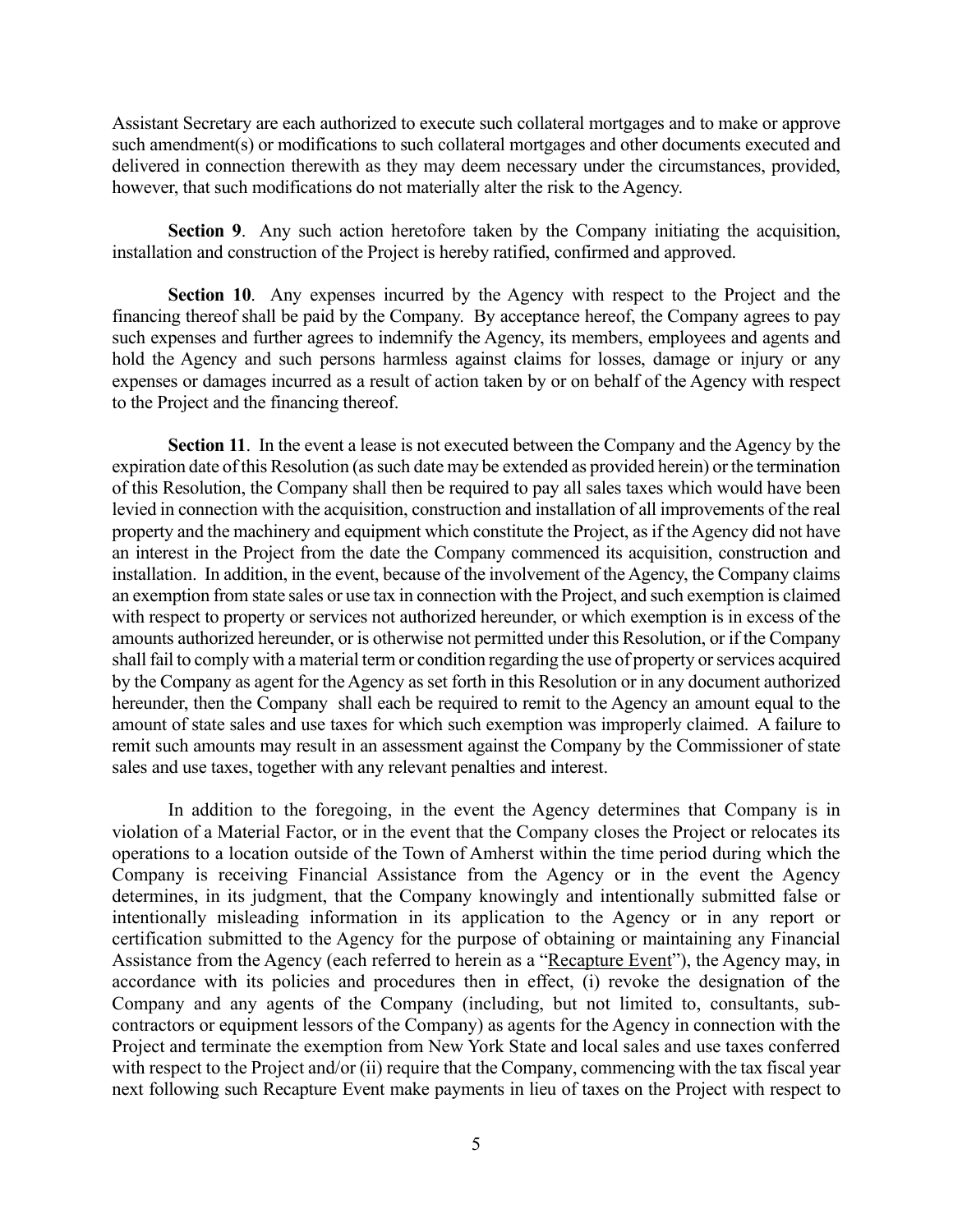all applicable taxing authorities in such amounts as would be payable as real estate taxes levied on the Project if the Agency did not have an interest in the Project or otherwise modify the amount or terms of any Financial Assistance being provided by the Agency in connection with the Project and/or (iii) require that the Company pay to the Agency an amount equal to all or a portion (as determined by the Agency in its discretion) of the total value of (x) all sales tax exemptions claimed by the Company and any agents of the Company, including, but not limited to, consultants, subcontractors, or any equipment lessors of the Company under the authority granted under this Resolution and the Project Agreement, (y) any exemption from real estate taxes received by reason of the Agency's leasehold interest in the Project and/or (z) any exemption from mortgage recording tax received by reason of the Agency's involvement with the Project. If the Agency makes any of the foregoing determinations and requires a repayment of all or a portion of the Financial Assistance received by the Company, the Company shall (i) cooperate with the Agency in its efforts to recover or recapture any or all Financial Assistance obtained by the Company and (ii) promptly pay over any or all such amounts to the Agency that the Agency demands in connection therewith. Upon receipt of such amounts, the Agency shall then redistribute such amounts to the appropriate affected tax jurisdiction(s) unless otherwise agreed to by any affected tax jurisdiction.

**Section 12.** The Agency has made and makes no representation or warranty whatsoever, either express or implied, with respect to the merchantability, condition, environmental status, fitness, design, operation or workmanship of any part of the Project, its fitness for any particular purpose, the quality or capacity of the materials in the Project, or the suitability of the Project for the Company's purposes or needs. The Company is satisfied that the Project is suitable and fit for its purposes. The Agency shall not be liable in any manner whatsoever to anyone for any loss, damage or expense of any kind or nature caused, directly or indirectly, by the Project property or the use or maintenance thereof or the failure of operation thereof, or the repair, service or adjustment thereof, or by any delay or failure to provide any such maintenance, repairs, service or adjustment, or by any interruption of service or loss of use thereof or for any loss of business howsoever caused, and the Company hereby indemnifies and holds the Agency harmless from any such loss, damage or expense.

**Section 13**. Should the appropriate officers of the Agency determine, in their absolute discretion, that there is reason to believe that the activities of any past or present owner or operator of the Premises have resulted in the generation of any "hazardous substance" (as the term has been defined from time to time in any applicable federal or state law, rule or regulation), or that any party has stored, disposed or released any such substance on the Premises or within a one (1) mile radius thereof, the Agency shall be under no obligation to enter into a lease as contemplated by this Resolution.

**Section 14**. No covenant, stipulation, obligation or agreement herein contained or contained in the Project Agreement, Company Lease, the Mortgage Agreement, the Agency Lease Agreement, Installment Sale Contract, the PILOT Agreement or other documents, nor the breach thereof, shall constitute or give rise to or impose upon the Agency a pecuniary liability or a charge upon its general credit, nor shall be deemed to be a covenant, stipulation, obligation or agreement of any member, officer, agent or employee of the Agency in his or her individual capacity.

**Section 15**. Should the Agency's participation in the Project be challenged by any party, in the courts or otherwise, the Company shall defend, indemnify and hold harmless the Agency and